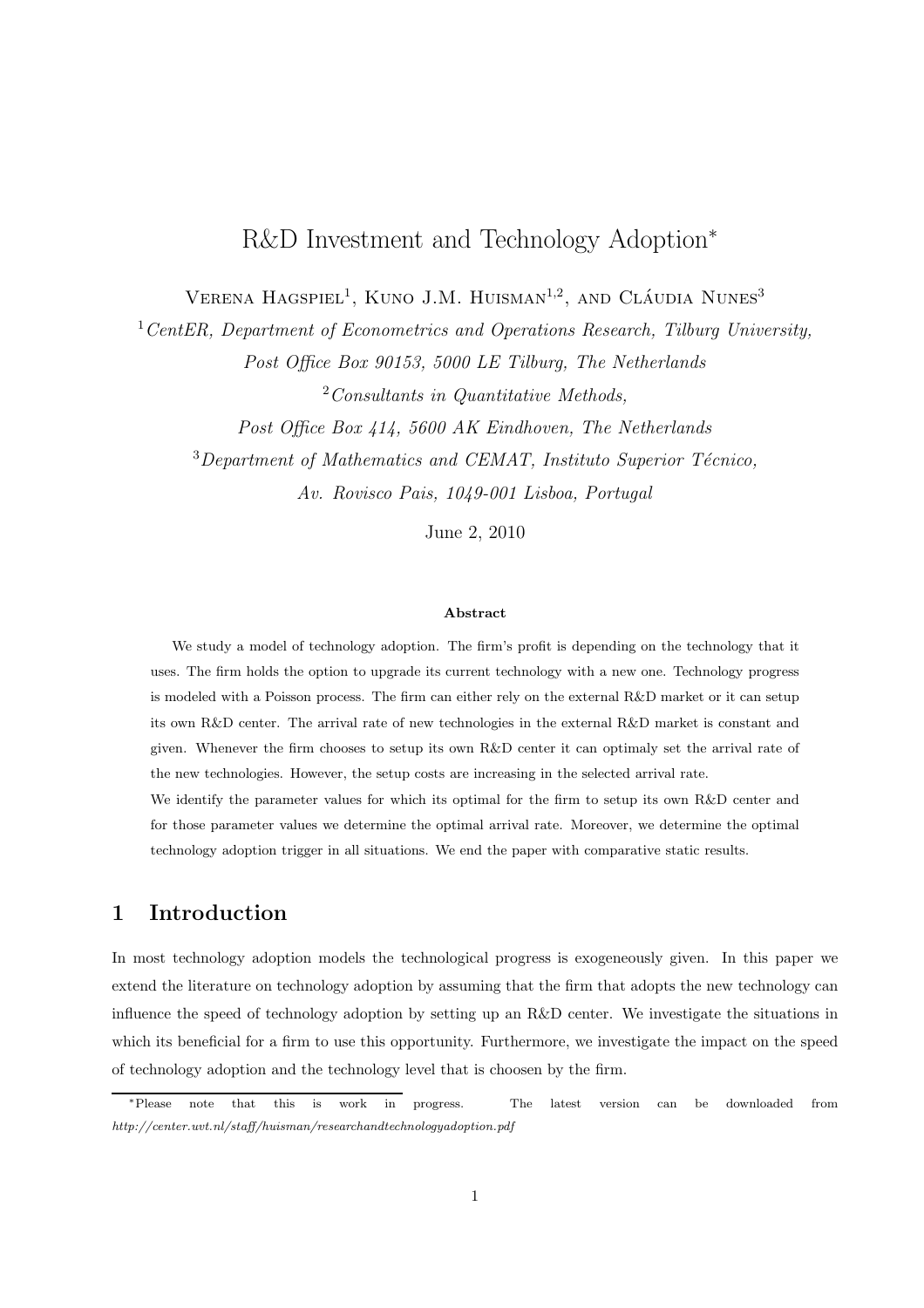## 2 Model

We consider a risk neutral value maximizing firm. The firm discounts with rate  $r > 0$ . The profit flow at time t is denoted by  $\pi_t(\theta_t)$ , where  $\theta_t$  denotes the technology efficiency level that the firm uses at time t. The firm initially produces with technology  $\theta_0$ . We assume that the profit flow of a firm is increasing in the technology efficieny parameter, i.e  $\frac{\partial \pi}{\partial \theta} > 0$ . The firm can upgrade its technology once, the upgrade costs are equal to I. New technologies arrive over time according to a Poisson process with rate  $\lambda$ . We assume that the efficiency level of each new technology is  $u$  higher than its predecessor. So we have that

$$
d\theta = \begin{cases} u & \text{with probability } \lambda dt, \\ 0 & \text{with probability } 1 - \lambda dt. \end{cases}
$$
 (1)

Furthermore, we assume that the firm can influence the speed of arrival of new technologies by setting up an R&D center. Let the setup costs for such a center be equal to  $a \exp(\lambda)$  and the running cost per period c.

The model is solved in two steps. In the first step the optimal technology adoption strategy is determined given the choosen level  $\lambda$ . The second step uses the result of the first step to determine the optimal level of λ.

### 2.1 Optimal Technology Adoption

Given that we know the choosen level  $\lambda$  we can use the results from Huisman (2001, Chapter 2). The value of the firm after upgrading to technology  $\theta$  is denoted by  $V(\theta)$ . We assume that the firm closes the R&D center after it has upgraded its technology. So we have that

$$
V(\theta) = \int_{t=0}^{\infty} \pi_t(\theta) e^{-rt} dt = \frac{\pi(\theta)}{r}.
$$
 (2)

From Huisman (2001, Chapter 2) we know that there exists a threshold level  $\theta^*$  for which it holds that the firm should upgrade its technology the first moment that  $\theta$  is larger or equal than  $\theta^*$ . In our model we will have that the threshold level is a function of  $\lambda$ , i.e.  $\theta^*(\lambda)$ . In order to derive this threshold we have to investigate the region for which we know that the firm will invest after the next technology arrival, i.e. the region  $\{\theta | \theta^*(\lambda) - u \le \theta \le \theta^*(\lambda)\}\.$  Let  $F(\theta, \lambda)$  denote the value of the firm before the firm has upgraded its technology, then the following Bellman equation should hold for F

$$
F(\theta,\lambda) = \pi(\theta_0) - c + \lim_{dt \downarrow 0} \frac{1}{dt} E\left[dF(\theta,\lambda)\right].
$$
\n(3)

It holds that

$$
E\left[dF\left(\theta,\lambda\right)\right] = \lambda dt \left(V\left(\theta+u\right) - I - F\left(\theta,\lambda\right)\right) + o\left(dt\right). \tag{4}
$$

Substitution of (4) into (3) and rewriting gives

$$
F(\theta,\lambda) = \frac{\pi(\theta_0) - c}{r + \lambda} + \frac{\lambda}{r + \lambda} (V(\theta + u) - I).
$$
 (5)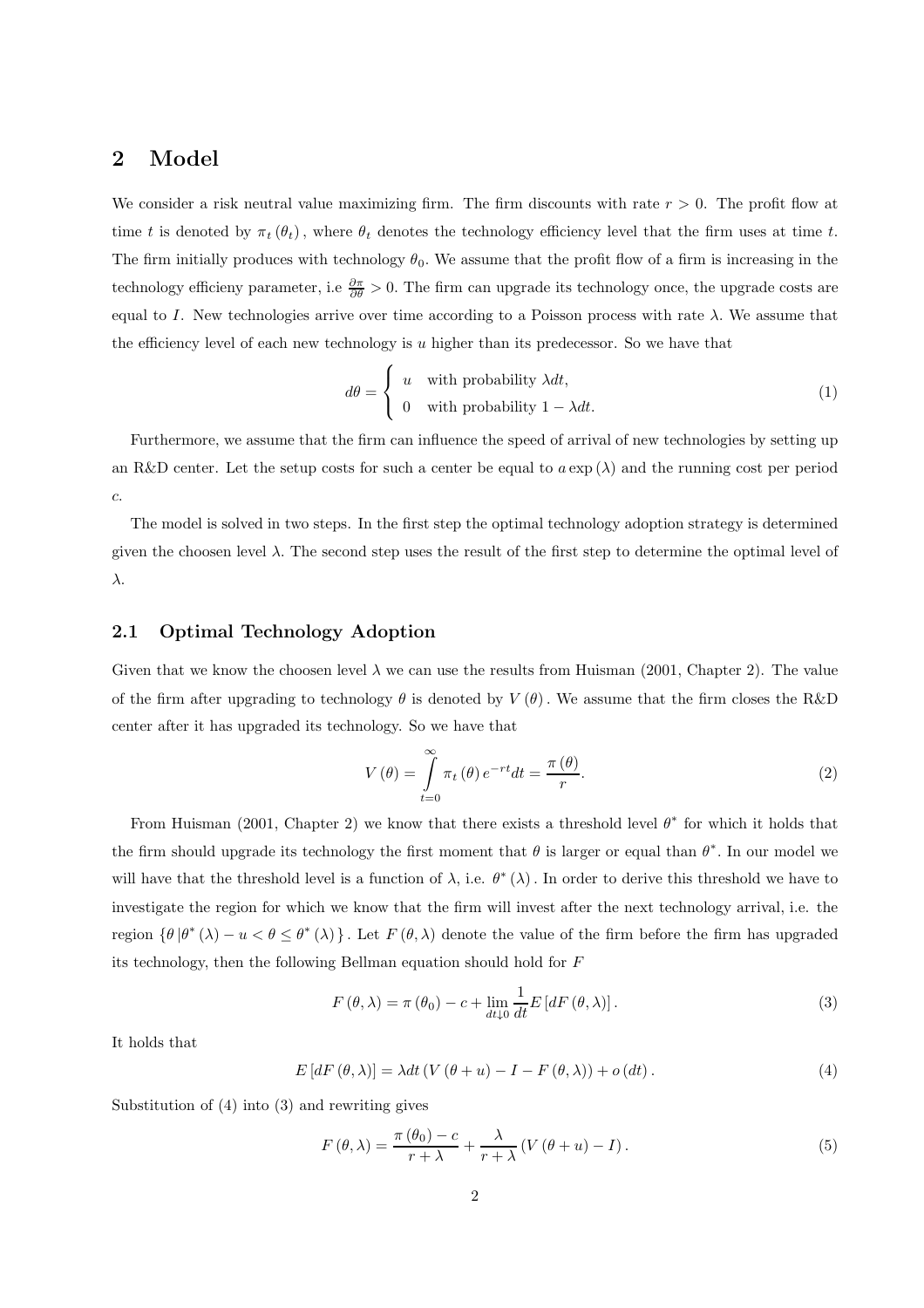At the threshold value  $\theta^*(\lambda)$  the firm is indifferent between investing right away and waiting for the next technology. In other words at the threshold the following value matching condition must hold

$$
F(\theta^*(\lambda), \lambda) = V(\theta) - I.
$$
\n(6)

Substitution of the derived equations and rewriting gives the following equation that implicitly defines the threshold  $\theta^*$  ( $\lambda$ )

$$
\frac{\pi(\theta_0) - c}{r + \lambda} + \frac{\lambda}{r + \lambda} \left( \frac{\pi(\theta^*(\lambda) + u)}{r} - I \right) = \frac{\pi(\theta^*(\lambda))}{r} - I.
$$
\n(7)

From Huisman (2001, Chapter 2) we know that the number of needed technology jumps  $n^*$ , the expected technology adoption time and its variance are equal to

$$
n^* = \left\lceil \frac{\theta^*(\lambda) - \theta_0}{u} \right\rceil, \tag{8}
$$

$$
E\left[T^*\right] = \frac{n^*}{\lambda},\tag{9}
$$

$$
Var\left[T^*\right] = \frac{n^*}{\lambda^2}.\tag{10}
$$

In the region  $\{\theta | \theta \leq \theta^* (\lambda) - u\}$  the same Bellman equation as (3) must hold. The difference is that in this region we have that we know that after the next technology arrival the firm will not invest for sure. So that

$$
E\left[dF\left(\theta,\lambda\right)\right] = \lambda dt \left(F\left(\theta+u,\lambda\right) - F\left(\theta,\lambda\right)\right) + o\left(dt\right). \tag{11}
$$

Substitution of (11) in (3) and rewriting gives

$$
F(\theta,\lambda) = \frac{\pi(\theta_0) - c}{r + \lambda} + \frac{\lambda}{r + \lambda} \left( F(\theta + u, \lambda) - I \right). \tag{12}
$$

Following the solution methods in Huisman (2001, Chapter 2) the solution of the difference equation (12) can be derived. We have that

$$
F(\theta,\lambda) = \left(\frac{\lambda}{r+\lambda}\right)^{\frac{\theta^*(\lambda)-\theta}{u}} \left(\frac{\pi(\theta^*(\lambda))}{r} - \frac{\pi(\theta_0)-c}{r} - I\right) + \frac{\pi(\theta_0)-c}{r}.\tag{13}
$$

### 2.2 Optimal Speed of Technology Arrival

Knowing the results of the previous subsection the firm will that level for the speed of arrival that maximizes its value. In mathematical words the firm solves

$$
\max_{\lambda \ge 0} \left( F(\theta, \lambda) - a \exp(\lambda)^2 \right). \tag{14}
$$

Substitution of equation (13) into equation (14) gives rise to the following first order condition, which implicitly defines  $\lambda^*$ 

$$
\left(\frac{\lambda}{r+\lambda}\right)^{\frac{\theta^*(\lambda)-\theta}{u}} \left(\frac{\pi(\theta^*(\lambda))}{r} - \frac{\pi(\theta_0)-c}{r} - I\right) \left(\frac{r}{\lambda(r+\lambda)}\frac{\theta^*(\lambda)-\theta}{u} + \frac{1}{u}\log\left(\frac{\lambda}{r+\lambda}\right)\frac{\partial\theta^*(\lambda)}{\partial\lambda}\right)
$$

$$
+ \left(\frac{\lambda}{r+\lambda}\right)^{\frac{\theta^*(\lambda)-\theta}{u}} \frac{\frac{\partial\pi(\theta^*(\lambda))}{\partial\theta}}{r} \frac{\partial\theta^*(\lambda)}{\partial\lambda} - a\exp(\lambda) = 0.
$$
(15)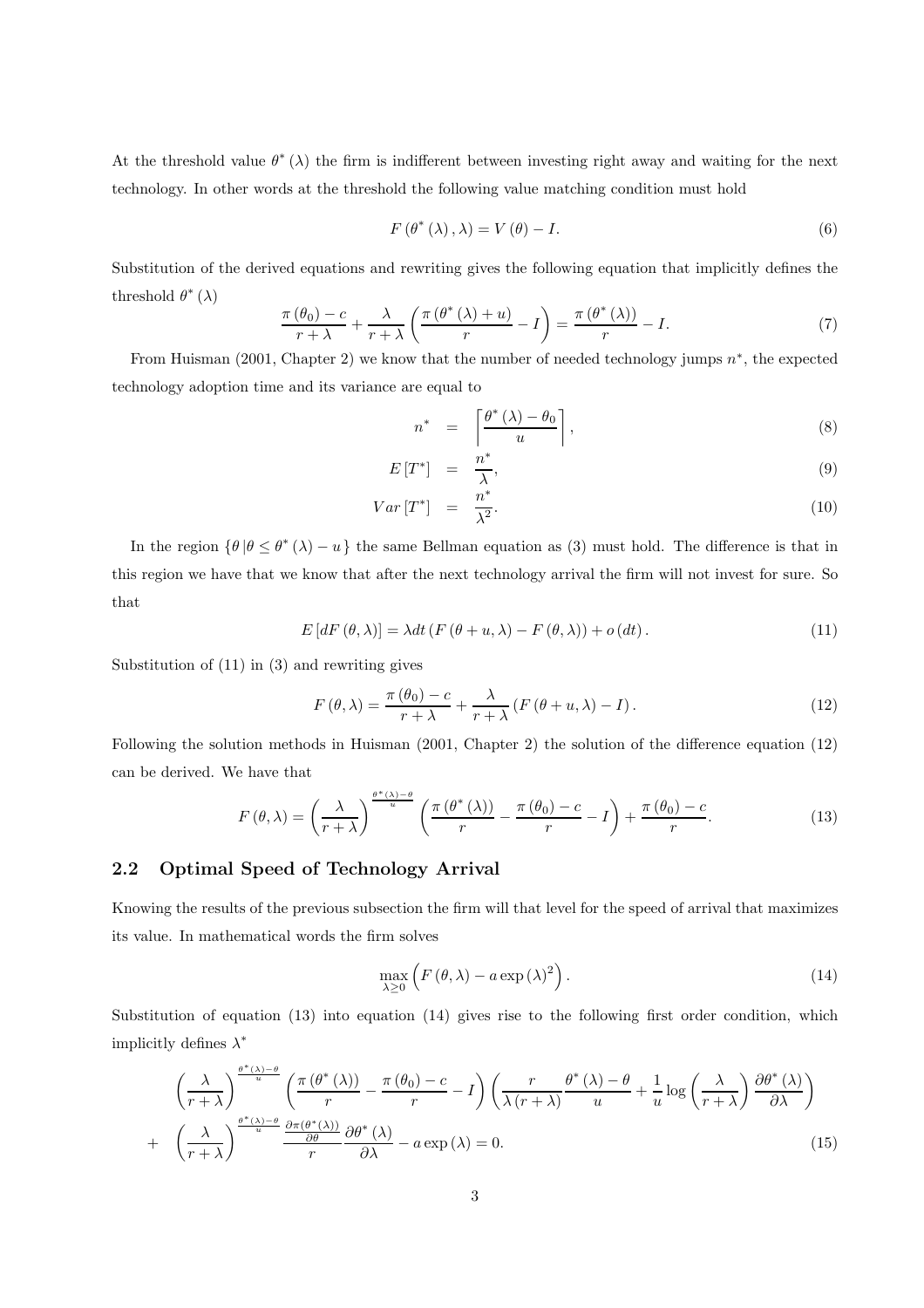We can solve (15) numerically if we have an expression for  $\frac{\partial \theta^*(\lambda)}{\partial \lambda}$ . Define  $G(\lambda, \theta)$  as

$$
G(\lambda, \theta) = \frac{\pi(\theta_0) - c}{r + \lambda} + \frac{\lambda}{r + \lambda} \left( \frac{\pi(\theta + u)}{r} - I \right) - \frac{\pi(\theta)}{r} + I \tag{16}
$$

So that  $G(\lambda, \theta^*(\lambda)) = 0$  and we have that

$$
\frac{\partial \theta^* \left( \lambda \right)}{\partial \lambda} = -\frac{\frac{\partial G(\lambda, \theta)}{\partial \lambda}}{\frac{\partial G(\lambda, \theta)}{\partial \theta}} \bigg|_{\theta = \theta^* \left( \lambda \right)} = \frac{\frac{\pi(\theta_0) - c}{(r + \lambda)^2} - \frac{r}{(r + \lambda)^2} \left( \frac{\pi(\theta^* (\lambda) + u)}{r} - I \right)}{\frac{\lambda}{r(r + \lambda)} \frac{\partial \pi(\theta^* (\lambda) + u)}{\partial \theta} - \frac{1}{r} \frac{\partial \pi(\theta^* (\lambda))}{\partial \theta}} \tag{17}
$$

We can derive  $\lambda^*$  after substituting (17) into (15) and solving the resulting equation numerically.

### 3 Results

#### 3.1 Example

We use the same parameters as in Huisman (2001, Chapter 2), so we take  $\pi = 200\theta^2$ ,  $r = 0.1$ ,  $u = 0.1$ ,  $I = 1600$ . Futhermore, we take  $a = 600$  and  $c = 20$ . In case the firm does not setup an R&D center we assume that  $\lambda = 1$ . In the latter case we can derive with equation (7) that  $\theta^* = 2.703$ , so that 18 jumps are needed and the expected adopion time is 18 years with a standard deviation of 4.243 years. The value of the firm is equal to 4172.5.

In case the firm does setup an R&D center we find that the firm should set the optimal speed of technology arrival equal to  $\lambda^* = 2.356$ . The value of the firm then equals 4314.3. The resulting investment trigger is equal to  $\theta^* (\lambda^*) = 5.093$ , so that 71 jumps are needed and the expected adoption time is 17.40 years with a standard deviation of 2.717 years. The setup costs for the R&D center are 6332.17.

We conclude that for these parameter values it is optimal to setup the R&D center as the value of the firm with the R&D center is higher than the value of the firm without the R&D center.

In Figure 1 the region in which it is optimal for the firm to setup an R&D center in the  $(a, c)$  space is drawn. We conclude that the higher are the setup costs  $a$  for the R&D center, the lower the running costs c must be and vice versa.

Figures 2-5 show the optimal size  $\lambda^*$ , the optimal technology adoption trigger  $\theta^* (\lambda^*)$ , the expected technology adoption time  $E[T^*]$ , and the number of needed jumps  $n^*$ , respectively, as function of the setup costs a. The running costs are taken such that the firm is exactly on the indifference boundary between setting up an R&D center and not setting up an R&D center.

The higher are the setup costs a, the lower will be the optimal size  $\lambda^*$  as a result the optimal technology adoption trigger  $\theta^* (\lambda^*)$  will be lower. The plot for the expected technology adoption time shows two effects. In general a higher setup costs a implies a lower speed of technology arrival and a lower technology adoption trigger, which are two opposing effects on the expected technology adoption time. A lower speed of technology arrival results in a higher expected technology adoption time. However, a lower technology adoption trigger decreases the expected technology adoption time. It turns out that in the presented case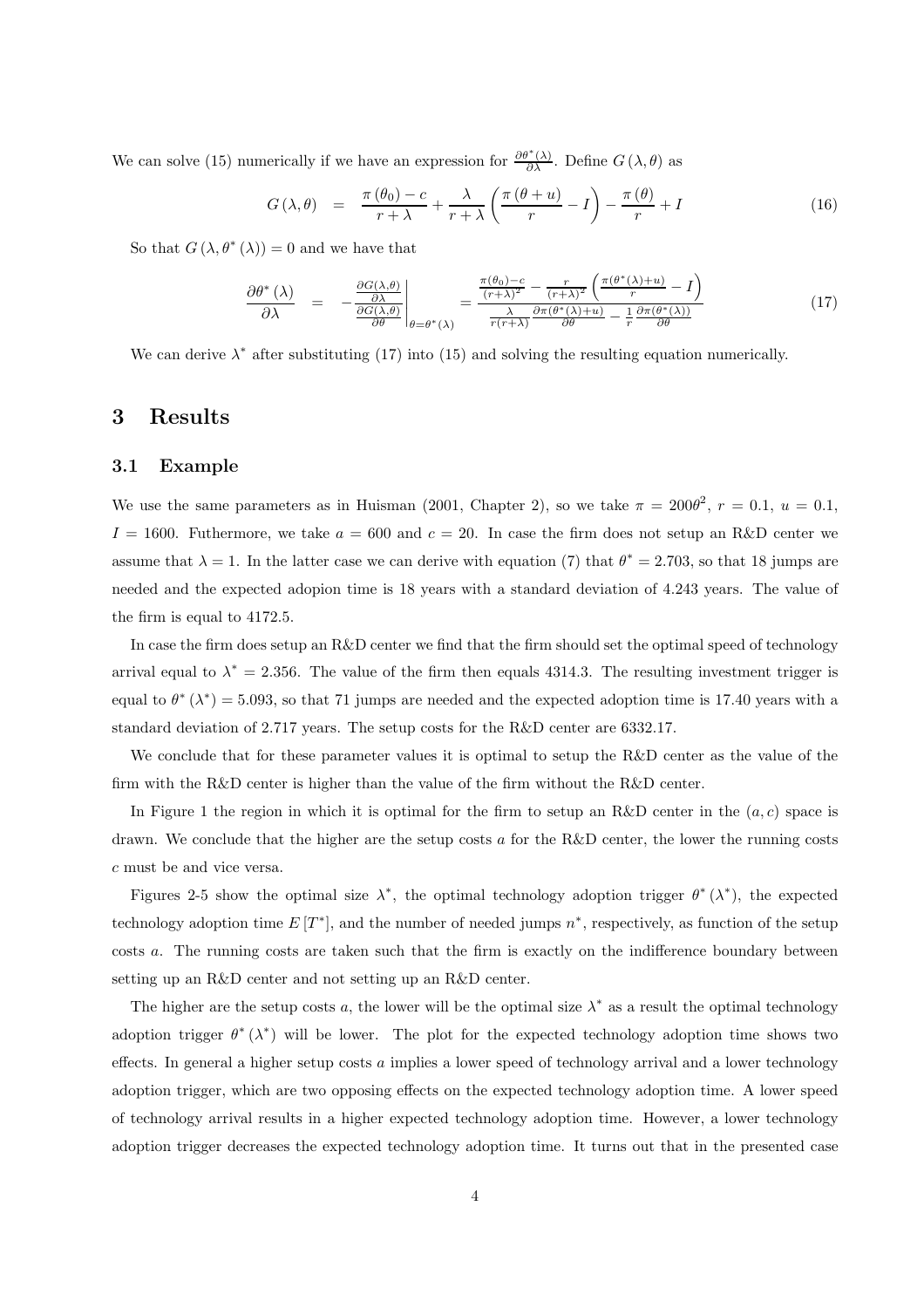the former effect dominates so that in general the trend is that the expected technology adoption time is increasing. Furthermore, we see that curve that represents the expected technology adoption time can decrease in the short run. This is caused by the fact that the number of needed jumps is a step function and in between the steps we have that  $\lambda^*$  decreases so that the expected technology adoption time increases until the number of needed jumps is reduced. At that moment the expected adoption time jumps down a little and starts to rise again.



Figure 1: Region in the  $(a, c)$  space in which it is optimal for the firm to setup an R&D center.



Figure 2: Optimal size  $\lambda^*$  on the indifference boundary as function of a.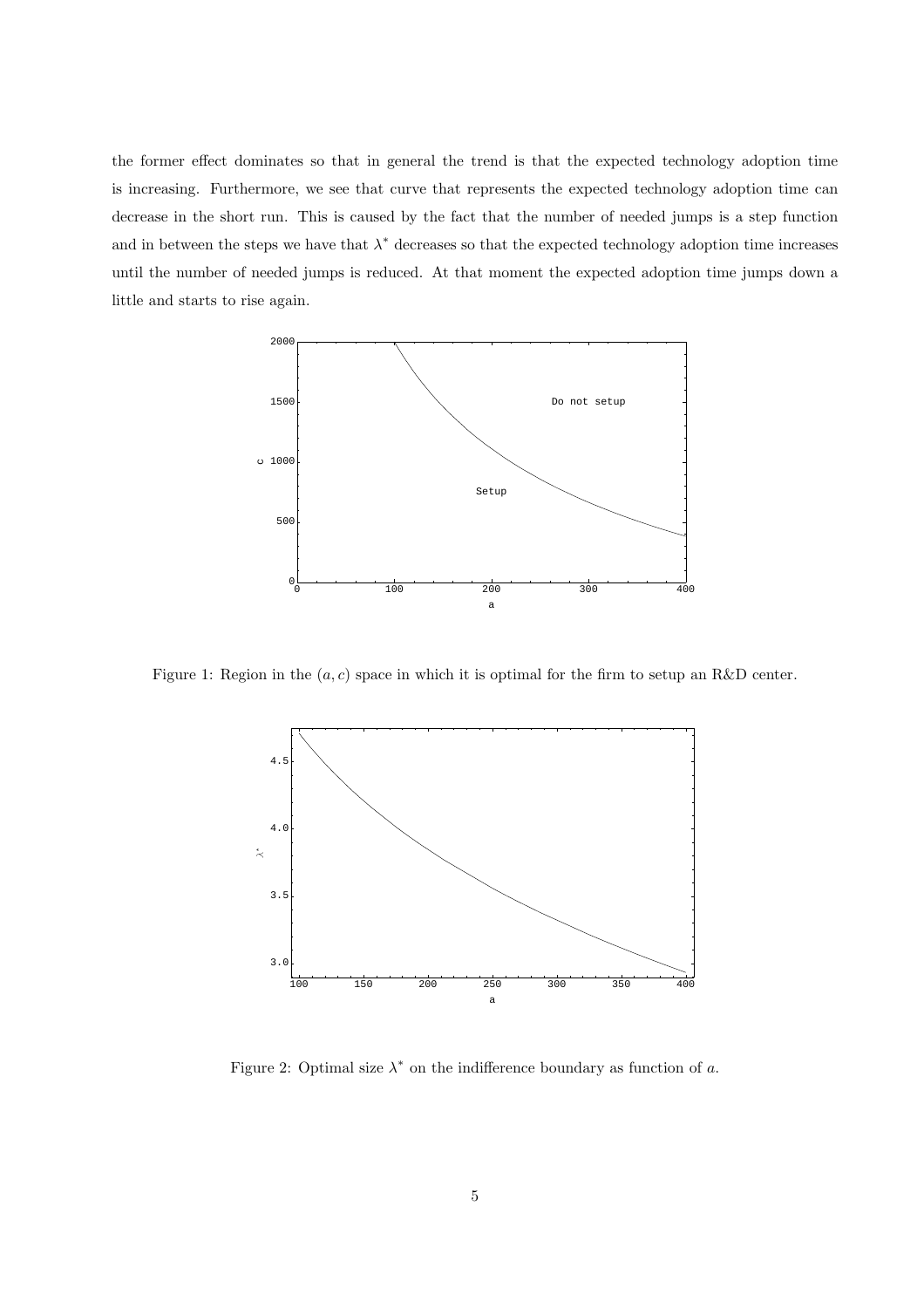

Figure 3: Optimal technology adoption trigger  $\theta^* (\lambda^*)$  on the indifference boundary as function of a.



Figure 4: Expected adoption time  $E[T^*]$  on the indifference boundary as function of a.